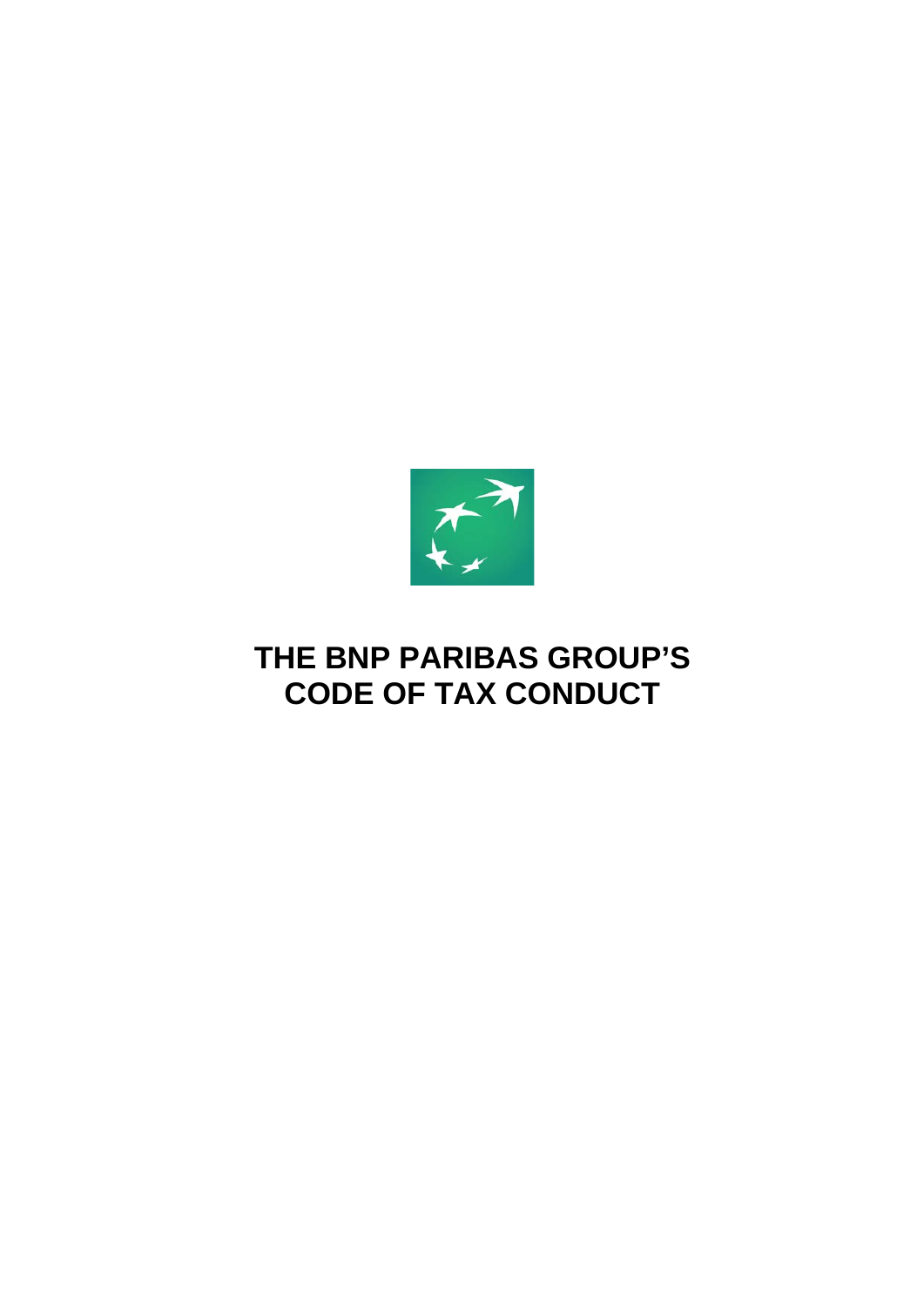Full compliance with tax duties is at the core of the BNP Paribas Group's commitments in terms of economic, social, civic, and environmental responsibility.

Hence tax compliance of the operations aimed to meet its needs, or those of its clients, is a major objective of the Group's governance.

The Group has a long-standing internal tax compliance policy which defines the principles and procedures applicable to all transactions in which it has an interest.

## **THE GROUP'S TAX PRINCIPLES**

- The decisions made by the BNP Paribas Group are guided by the need **to meet the requirements of the real economy**, not by tax considerations.
- **Establishment choices result from the Group's will to best serve its clients.** Besides, BNP Paribas **refrains from setting up establishments in states or territories deemed noncooperative** by France, the European Union or the OECD.
- **IDED** In all the jurisdictions where it operates, the Group ensures compliance with the tax rules provided for in treaties, laws and regulations as well as with any related taxations.
- **The transfer pricing policy applicable to intra-group cross-border transactions excludes any tax optimisation**: in accordance with OECD recommendations, it asserts the arm's length principle by which transactions between the entities of a same group are concluded at market conditions.
- Throughout the world, **the Group is seeking to establish and maintain a relationship based on co-operation with tax administrations**. To this end, it pays close attention to compliance with transparency requirements with regard to tax authorities, notably to the duties related to transactions subject to a specific reporting to these authorities (disclosure rules resulting from either domestic laws or European directives).
- **The Group places great emphasis on its clients' tax compliance:**
	- o The Group abstains from taking part, to its clients' benefit, in any operations likely to result in an undue tax advantage.
	- o In private banking, the Group:
		- requires its non-resident clients to fill out a self-certification form stating they comply with their tax duties, which corroborates the other data gathered by the Bank's teams; should they fail to do so, the relationship is brought to an end;
		- does not, as a rule, engage with companies registered in states or territories deemed non-cooperative.
	- o The Group ensures **the rightful application of the provisions ruling the withholding of taxes at source** as well as the transfer of these to the budgets of the concerned states or territories.
	- o The Group also ensures the **quality and exhaustiveness of the information it provides**, automatically, or on request, or spontaneously, to public authorities.